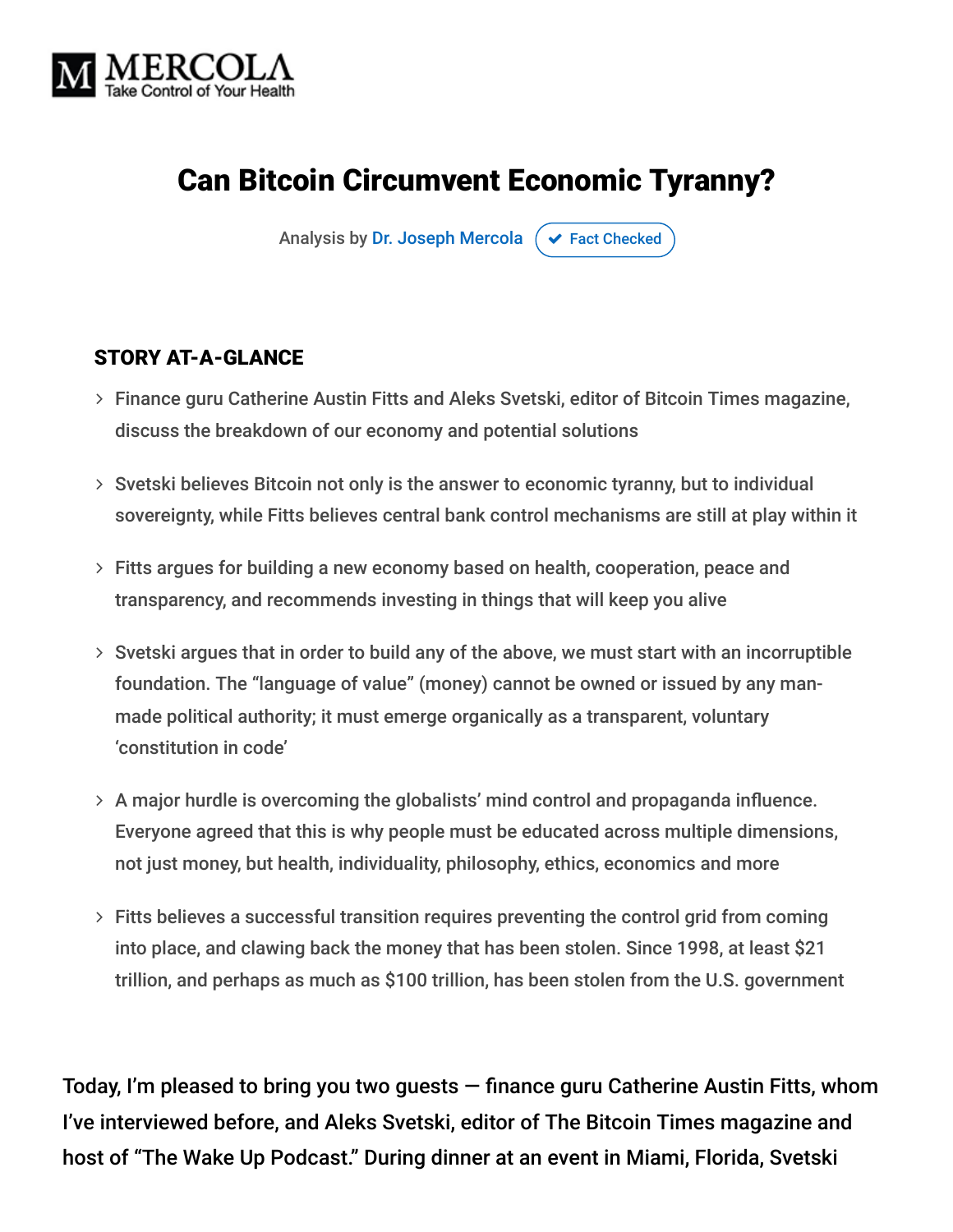helped me understand why Bitcoin not only stands out head and neck above all the other cryptocurrencies, but is in direct opposition to them all.

I've strongly believed Bitcoin will be an important tool to get out from under the financial tyranny we're in, where central banks are essentially robbing everyone blind.

Fitts, president of the Solari Report, disagrees. She knows the financial system inside and out, having spent decades exposing corruption and fraud, both within the banking industry and government, and she believes there are far better ways than investing our hard-earned money in cryptocurrencies, as the globalists have already inserted a number of control mechanisms within the cryptocurrency system.

Regardless of which side of the fence you're on, you're bound to learn something from this conversation. If you've dismissed Bitcoin as a passing fad, Svetski's expertise may assuage your concerns. On the other hand, if you've been banking on Bitcoin being the answer to the impending financial crash, Fitts may inspire you to rethink how you protect your wealth.

## Our Only Choice: Being Controlled or Being Free

If you want to understand what's happening to our financial system, I encourage you to listen to this three-hour interview. I cannot cover all the details covered in this article, so to get the whole story, please set aside the time to listen to the whole interview, or read through the 95-page transcript.

In summary, Austin Fitts explains how the globalists  $-$  "Mr. Global" is her nickname for this secret system of governance  $-$  and the central bankers of the world in particular, have since 1998 siphoned out and stolen \$21 trillion or more from the U.S. government in a financial coup d'état. 1,2

Thanks to this theft by the central bankers, the American retirement (including health care benefits) and social welfare system are not adequately funded, leaving millions of aging Americans with diminished or no Social Security or Medicaid/Medicare benefits.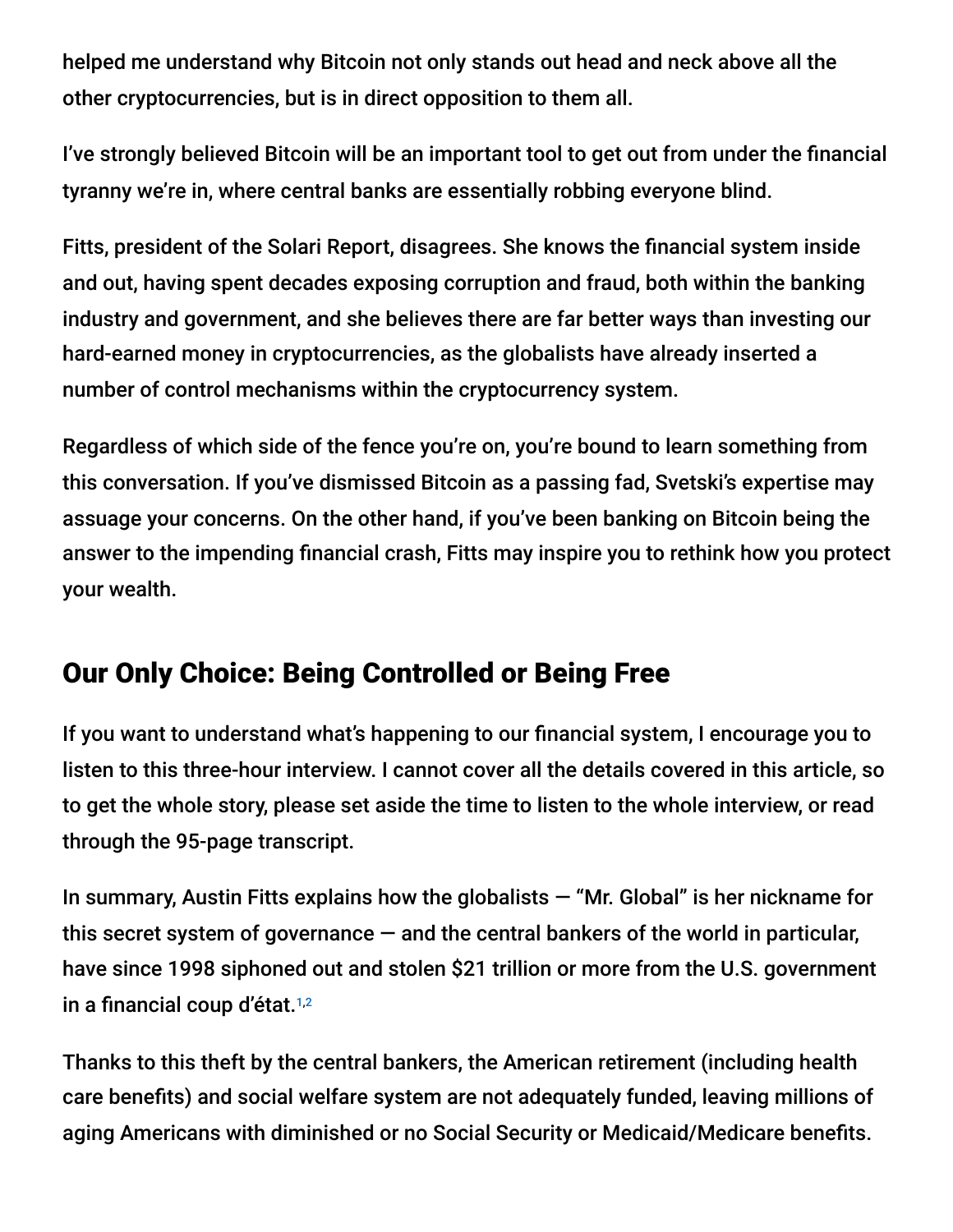The primary reason for the theft, however, is to reengineer the U.S. government and political system as a whole. In short, the globalists' plan is to take over the government by centrally controlling our economy, and then declare everyone who was promised health care and retirement as expendable.

According to Fitts, if we allow this financial coup to continue and consolidate, Bitcoin and the Bitcoin community may help pull that coup off. As explained by Fitts, slavery is the most profitable business in investment history. Digital technology now allows Mr. Global to return to a legalized form of slavery on a global scale. The theft that is underway is ultimately intended to control people.

*"Mr. Global wants a culled, reengineered population,"* she says. *"He is going for the people because that is what has the most value, along with the other living things on the planet — including the planet itself. All value begins and ends with living intelligence and life whether it is expressed in financial and transaction tools or not.*

*Mr. Global has created scores of mechanisms to persuade people to sell out [other] people using fiat currency — pump and dump, pump and dump. Dealing with it is sufficiently frustrating and has us all trying to create workarounds."*

#### A Different Kind of 'Reset' Is Required

Fitts is convinced that the best, and perhaps only way out, of this situation is to deal with the secret governance system that is impacting and frustrating all of us and take action to ensure that we do not allow an all-digital financial system to go into place. If we believe Bitcoin is the optimal form of digital system, the problem is not Bitcoin: The problem is if it is part of an only-digital system.

Fitts also underscores that currencies cannot work without the underlying economy being in balance. That means we need to invest in the real assets we need to stay alive and free, things like local food production, local businesses or a personal water well.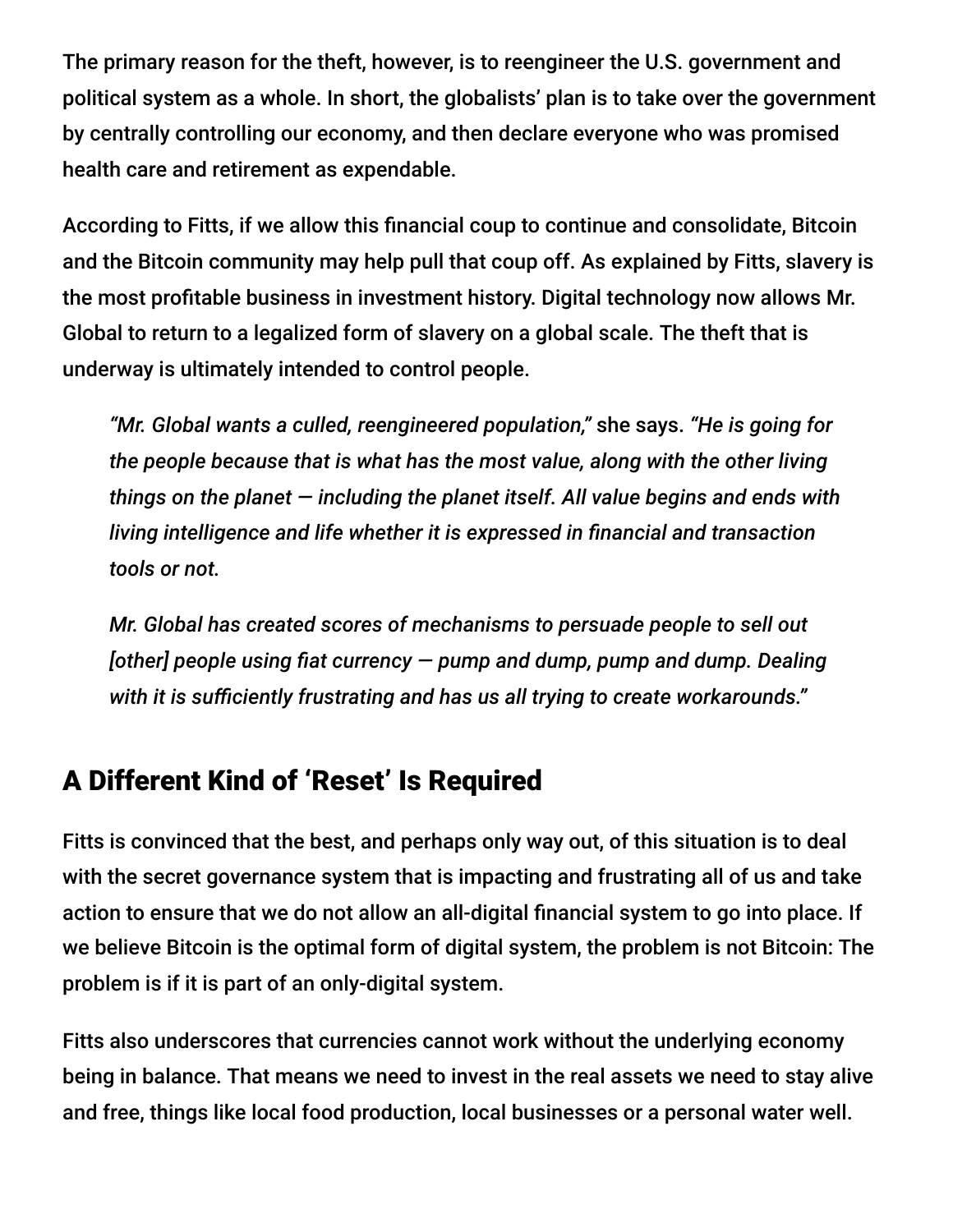She stresses that keeping cash is important  $-$  that we mustn't enter into a wholly digital financial system, especially one monopolized by central bank digital currencies (CBDCs) and private crypto, which are in combination designed to strip us of both national and individual sovereignty. 3

**<sup>66</sup>** I believe a successful transition requires both<br>preventing the control grid from coming into place **preventing the control grid from coming into place, and clawing back the money that has been illegally taken. A 'reset' in which the takers get to keep their winnings is a different world than one in which the equivalent value is returned. ~ Catherine Austin Fitts"**

While Svetski agrees on some points, he still believes Bitcoin can be part of the answer, 4 and that the focus should be on building a new financial system in such a way that it cannot be co-opted by anyone. The question, of course, is how.

As explained by Fitts, addressing taxation $^5$  is perhaps the most important part of the puzzle. We also need to a) prevent vaccine passports and digital ID wallets and related blockchains from being implemented, as they are an integral part of the control system Mr. Global is trying to erect, and b) figure out how to get the money back that was stolen.

*"There is \$21 trillion missing from the U.S. government — we have no way of knowing what the real number is in terms of cash and credit. It could be smaller or bigger,"* she says.

*"I believe a successful transition requires both preventing the control grid from coming into place, and clawing back the money that has been illegally taken. A 'reset' in which the takers get to keep their winnings is a different world than one in which the equivalent value is returned."*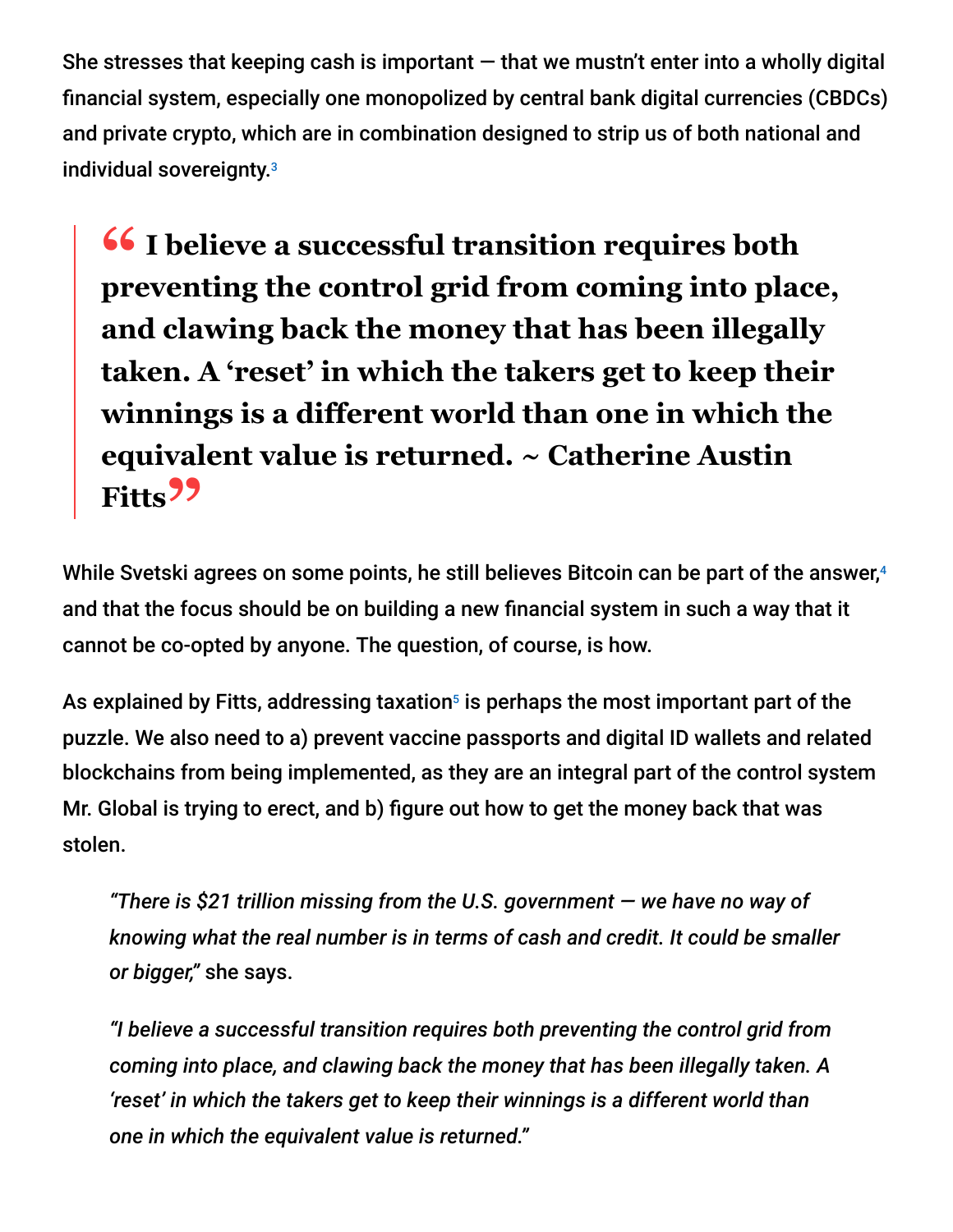#### Can Bitcoin Safeguard Our Freedom?

Part of the globalists' plan is to gain control of ALL resources, and they've made great strides toward that during the last two years. The question is, how do we get out of this situation and reclaim those resources?

As mentioned, while I've been convinced that Bitcoin, a decentralized digital currency, was a major part of that answer, Fitts has some very pertinent concerns that we need to digest and fully understand. We also need to understand what money actually is, and what an ideal currency would actually look like and how it would function. All of these issues are reviewed in this discussion.

*"In 2017, I did a very long and serious due diligence into Bitcoin,"* Fitts says, *"and I had two baskets of concerns, one related to whether or not the Bitcoin exchanges in the industry were doing a responsible job of communicating with potential investors.*

*I'm an investment adviser and there's a world of regulation about how you make sure that an investor has full and fair disclosure. It's the equivalent of informed consent, in financial terms. You want to make sure the investor knows what it is, and what their risks are, and that they are prepared to manage both the risks and the investment, the custodian issues, before they buy."*

The cryptocurrency market is currently a nonregulated space, which can give rise to the absence of best practices in education and disclosure as well as fraud. Another concern is whether or not Bitcoin will increase our freedom or simply facilitate our enslavement by a secret system of governance by "Mr. Global." Fitts continues:

*"What I've said is that it is absolutely important that we have a financial system and a currency system that is not 100% digital. So, where I think the current leadership and central bankers are going with the 'Going Direct Reset' is they're trying to get a 100% digital control grid and literally end currencies as we know it.*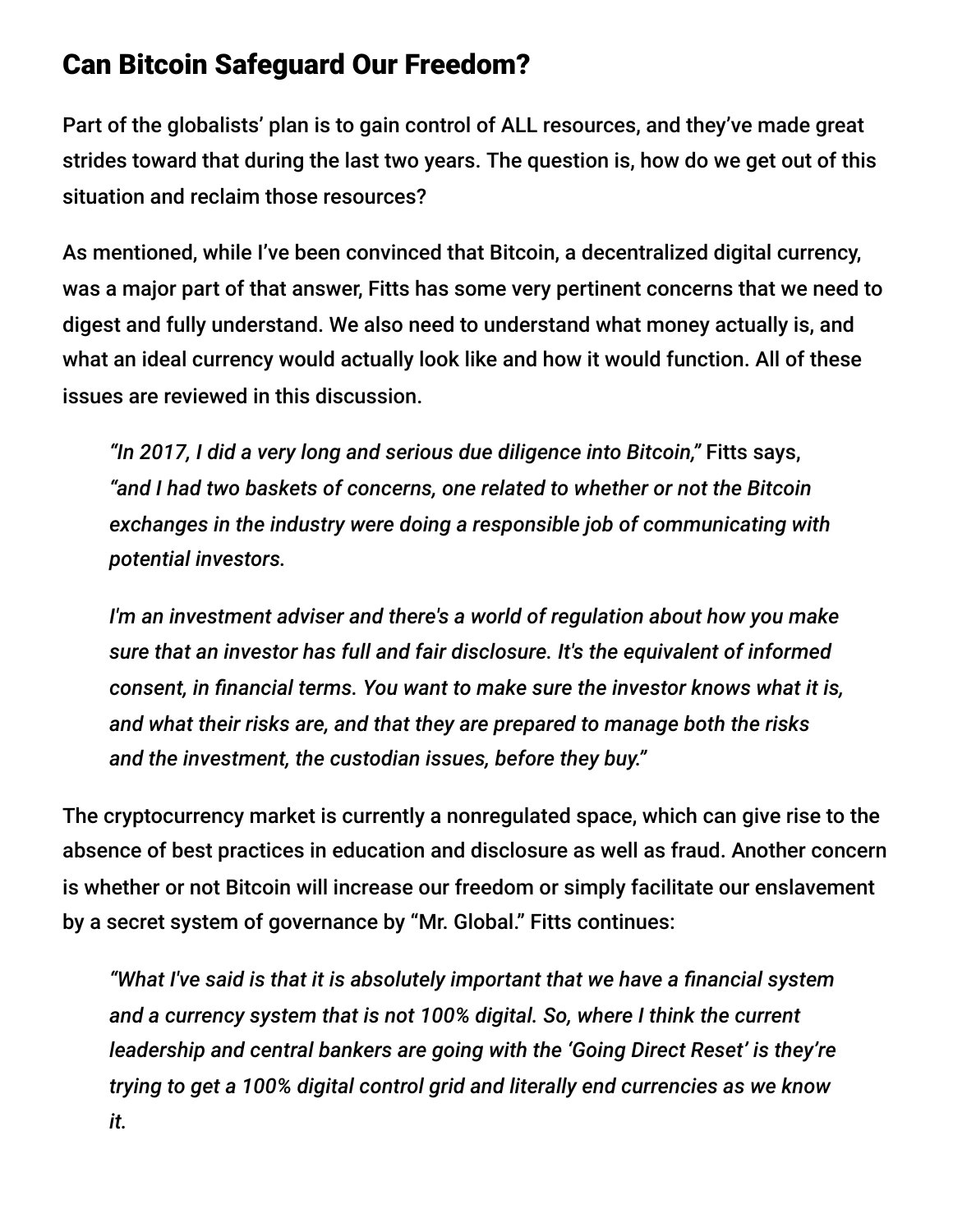*They want to move us to, on the smart grid, a transaction system where they have 100% control. I call it the covert social credit system. They've been building that control system for centuries. But since the advent of digital technology, they've been building it much more intensively, and much more invasively.*

*They have three primary lines of control. One is financial carrots and sticks. One is the telecommunications and media alignment, it's surveillance, mind control, propaganda and education. And then the third line is covert operations, which can be regulatory enforcement, taxation or it can be, literally, covert physical intervention.*

*So, you have these three lines and they're coordinated. But whether they say they're controlling assets or they're controlling currencies, they really control people. They control everything through people. And if you look at some of the regulatory proposals now for crypto, that's how they're going to do it. They're going to do it by controlling the people in their businesses.*

*Anybody who wants freedom wants transparency in and around what's really going on in our world, and they want to be not controlled. If we permit a 100% digital controlled transaction system of any kind, we will concede control. Literally, it's the end of human liberty in the West.*

*For everyone who's interested in building a better digital transaction system and I would argue that the current digital transaction system could be made infinitely better than it is now — it's inherent ... to address how we are going to get this technology working for us, but not allow it to control us.*

*And again, I don't think the control will be controlling the technology. I think the control will be of the people using the technology. It will come through the people, because that's how the control grid has been built.*

*So, I don't see how we permit an all-digital transaction system and continue to have freedom, as long as the primary hardware and energy in and around the*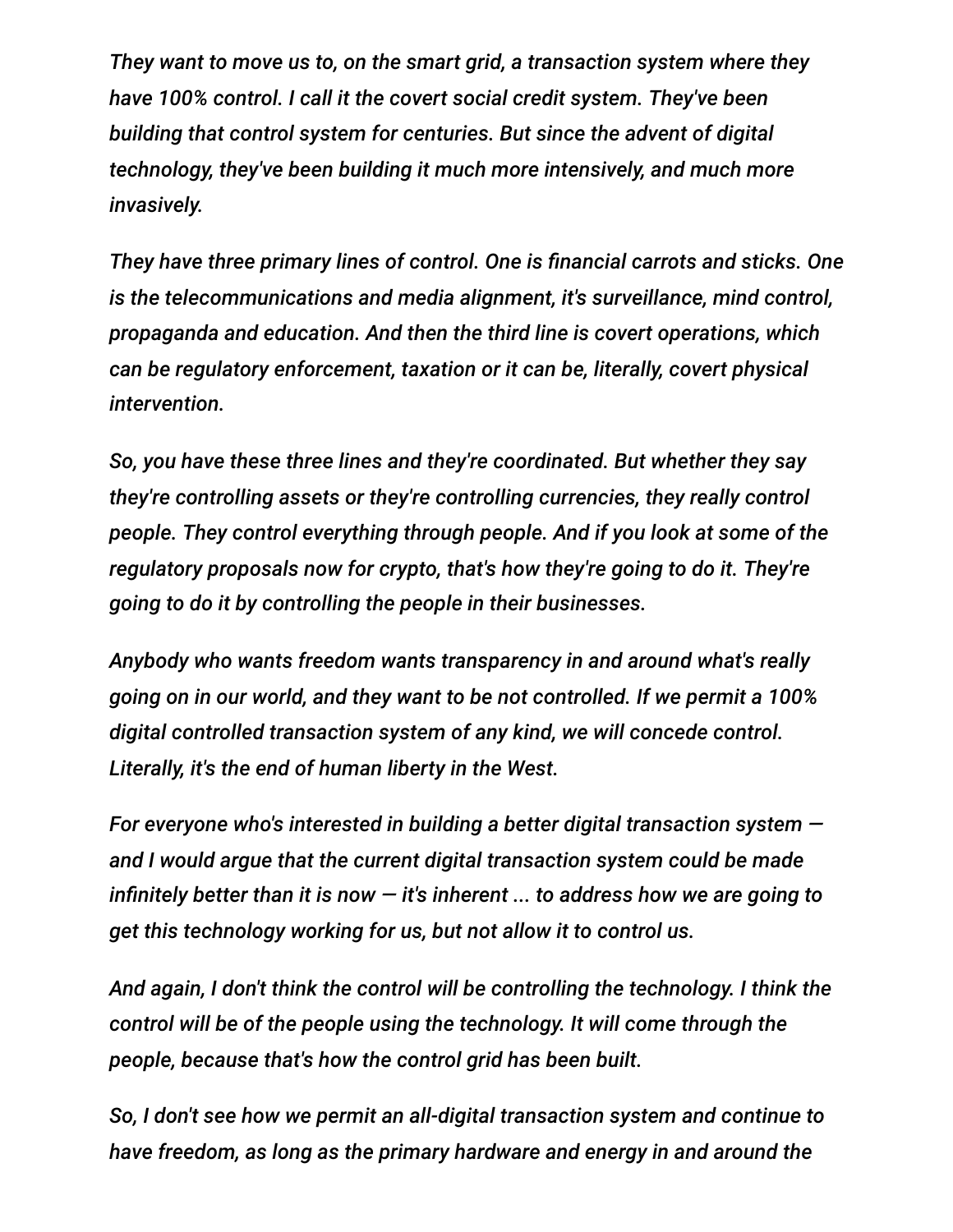*system, as well as the people, are controlled by a secret central governance system."*

## 'Holy Grails' of Technological Invention to Ensure Freedom

Svetski replies:

*"Yes, I agree with you, wholeheartedly. Did you ever read the 'Cypherpunk's* Manifesto'<sup>6</sup> written by Tim May in the '90s? The basic summation of that is, as *the world becomes more technologically adept, technology trends toward concentration.*

*In that trend, we could end up with a world in which we have total panopticon surveillance and control of people's money. So ... we need to use encryption to maintain private communication. If you don't have private communication, you can't speak freely. Right? First Amendment.*

*That was sort of holy grail No. 1. Holy grail No. 2 was an independent monetary system. We need a money that is independent of a state, and unable to be censored, controlled, et cetera. Because if we end up with that, then who cares if we have free speech? You don't have free action.*

*I mean, you see it in Australia. The government makes up a fake law so they can fine you for not wearing a fake mask. And then if you don't pay your fake fine, they just take the fake money out of your fake bank account, without your consent. So, whoever issues and controls the money basically has the ultimate power. If I'm the issuer of the money, I can do whatever I want, basically."*

#### The Central Banking Warfare Model

A caveat to that, Fitts says, is the central banking warfare model. On the one hand, they can print money. On the other, they can also force people to use that money through military intervention. "That's part of where the liquidity comes from, so you have to have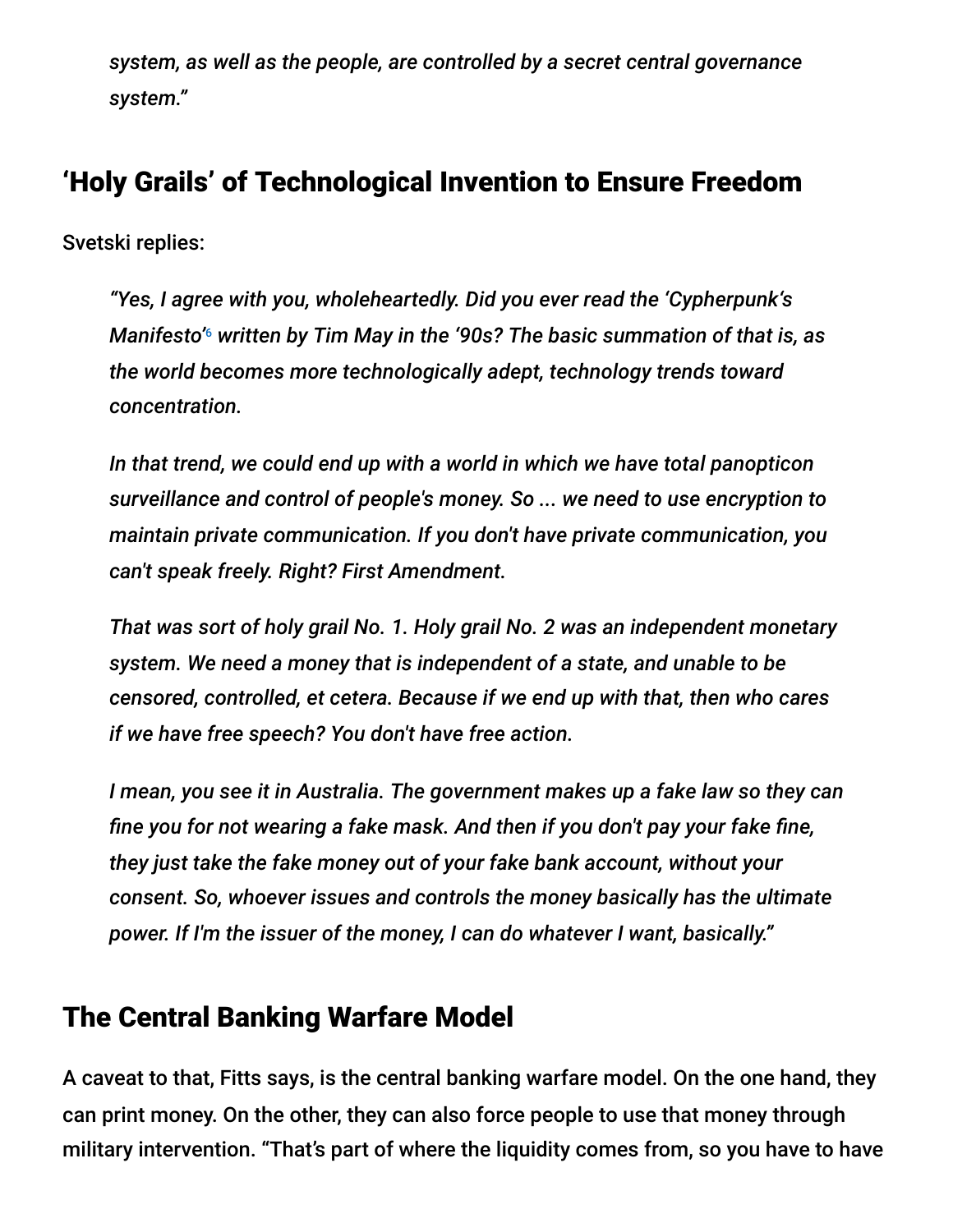both," she says. In other words, they must be able to print with impunity and kill with impunity in order to maintain complete control of the system.

Svetski agrees, pointing out that these two control powers feed on and strengthen each other. He believes the monopoly on money is the easier of the two to defeat, though, "because what ends up happening is that when the monopoly on money can't fund the monopoly on violence, things start to fall apart relatively quickly. So, if we had to pull a thread somewhere so that the shit-show unravels, that's where we may have the strategic opportunity."

Svetski also agrees that the Bitcoin exchanges are a disaster. "We all say that you should take your money off exchanges as soon as possible and hold your Bitcoin in your own custody, as soon as possible," he says, "because then that moves supply out of these casinos, basically."

*"We're totally aligned with this idea that the last thing we want is issued money from any authority who has the capacity to build up enough economic power such that they can deploy political power, or violent power, in order to maintain economic power and create this situation we have today, which is, 'I can print all the money I want and you can't do anything about it, because if you do, then I'm throwing you in jail.'"*

### Systematic Corruption Is a Core Problem

Fitts points out that the root problem isn't necessarily the ability to create fiat currency. At its core, it's the corruption of governance and the rule of law. And while we could create a well-functioning regulatory system for any currency, creating a government and judicial system free of corruption is far more difficult.

Because it's believed to be too difficult, people focus on workarounds, such as using distributive ledger technology to prevent counterfeiting and fraud, or a money system based on commodities like gold and silver.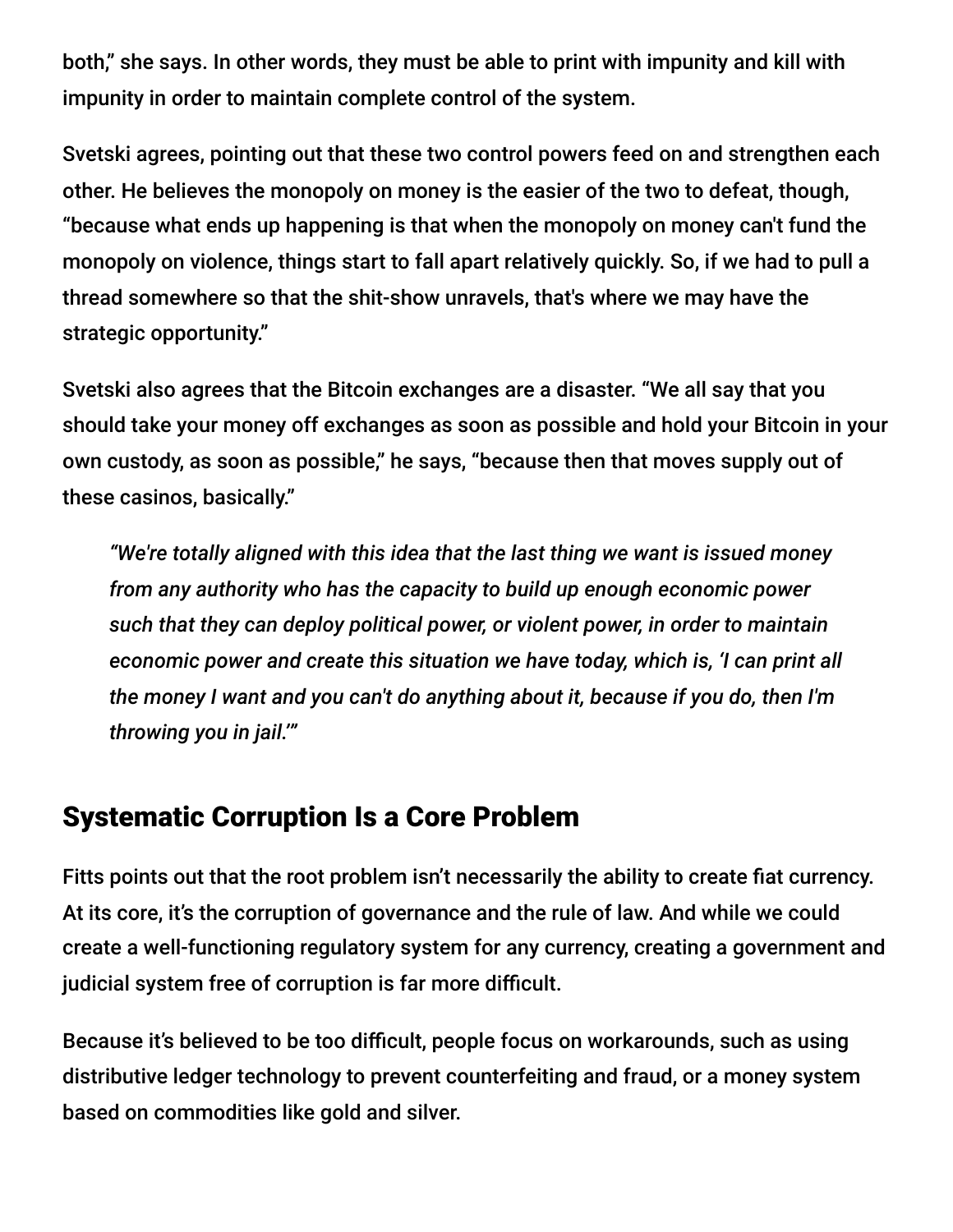*"Those are both workarounds to avoid the issue of how do we create a great governance system, and then a culture and a covenant that we'll enforce?"* she says.

*"Traditionally, it's never been a good idea to make a commodity the backbone of your currency, because then your currency can swing around and get hiccupped for a lot of reasons that have nothing to do with its role as a currency. So, there's risk in that, but it's a workaround.*

*One of the things I think is the most important unanswered question before us is that we live on a planet where the governance system is secret ... How do we stay free in the face of a secret governance system, and can a digital currency make a difference?"*

Svetski argued that Bitcoin is not merely another 'technology', but actually a model of voluntary consensus that anybody in the world can participate in, whose rules are entirely transparent.

He called it a form of "constitution in code" which, like math, cannot be changed or distorted like constitutions of the past that depend on the protection of man have been changed. Bitcoin's integrity is rooted in the laws of math and thermodynamics, while all previous models of governance have their Achilles heel in the 'word of man'.

### Defining Money

Svetski defines money as the "language of value." It's a way to encode or assign and communicate value to the product of our labor. Fitts points out that one of the most critical ingredients that makes this communication of value work is having an integritybased pricing mechanism.

*"Civilization is basically a story of discovering better objects and better mechanisms for exchanging the product of our labor,"* Svetski says. *"Humanity is a story of finding better money, basically.*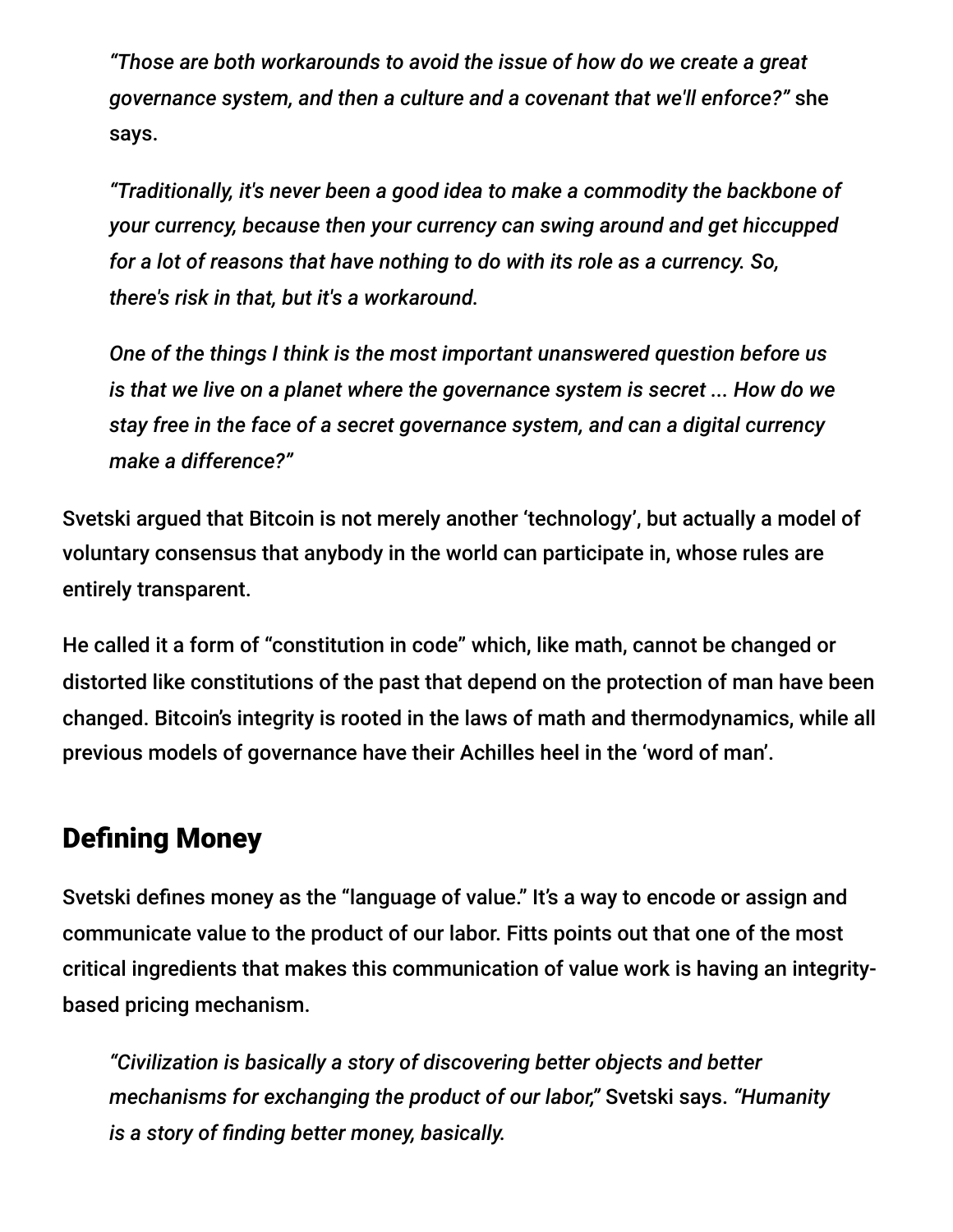*The thing that organically becomes money is the tool, the object that is fungible. As many of the units as possible should be the same. It is divisible. A cow, for example, is not a great form of money because if you only need a banana, what are you going to do, chop the cow's head off? It's not going to work.*

*It needs to be recognizable ... it needs to be portable and it needs to have some element of scarcity. You can't just create it out of thin air. It's the property of scarcity and unforgeable costliness that gives us debasement protection."*

In many cultures, gold was a cherished currency for the simple fact that there's a limited supply and it's not easily forged. Gold is not very portable or divisible, however, so as societies became more complex, fiat currencies (that governments declare as legal tender) like printed coins and paper bills emerged. With good governance, the fiat currency was still scarce, and it was protected from debasement by being difficult to forge.

The problem arises when governance becomes corrupt and the issuers of the currency start printing more, thereby diluting the value of the currency (i.e. inflation). As noted by Svetski, "No matter how excellent whatever money we're proposing to use, that is secondary to who controls it and who decides."

You can have a perfect money system, but if the people who operate the system and those who use it are separate and independently controlled, it won't solve anything because corruption by the controllers of the currency is a root problem. As noted by Fitts, a sound currency would serve an economy where the people and the real assets are in balance.

#### Two Sources of Currency Debasement

Debasement of the currency occurs when the real economy gets out of balance and you try and make up for it by debasing or diluting the currency. That's what we're seeing right now. Corruption isn't the sole problem here. "Debasement can come from the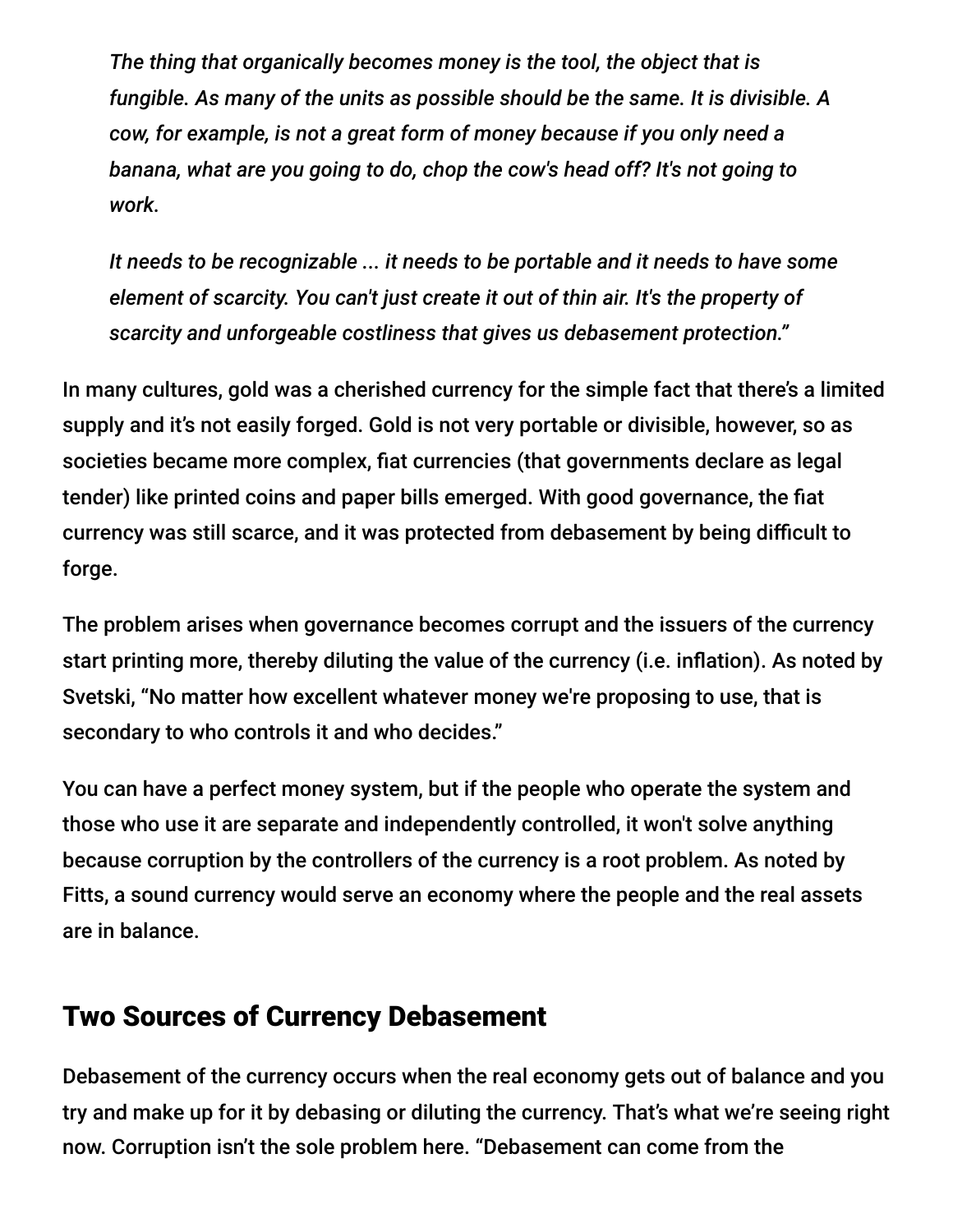governance system trying to cheat, but it can also come from a real problem in the real asset economy," Fitts says. And those are two different problems.

One is based on trying to please constituents (or fraud), and the other is a structural issue that needs to be resolved. The manifestation and the deterioration of the integrity of the money ends up the same, though, so they're frequently assumed to have the same root cause.

Fitts believes that our current problem is not so much a currency problem but a secret governance system that is harvesting the planet of extraordinary amounts of resources. By doing so, they're creating a massive drain on the real economy.

Creating a crypto asset outside the system to protect ourselves from that drain can only work for so long, because it doesn't solve the problem that there's a drain on the whole economy. The question is, can we bring transparency to what is happening and prevent a secret governance system from draining the economy of resources?

### Transparency Is Key

Svetski argues that currency issued by any form of entity, be it a monarch, a state or a hidden Mr. Global will simply bring any system back to where we are now. Fitts believes the solution lies in creating a decentralised market economy based on aligning living and financial capital and incentivising peace rather than war, and a requirement for that is transparency.

To get to transparency, we must first break down the system of mind control set in place by the secret controllers through the use of modern technology. She believes the entrainment technologies, subliminal programming and various mind control influences are an effort to protect themselves from transparency.

And just how do we break through the mind control that keeps us dumbed down and unaware of how the system works and how it's being drained? Fitts believes it will require us to identify how the mind control works, and then set ourselves free, one by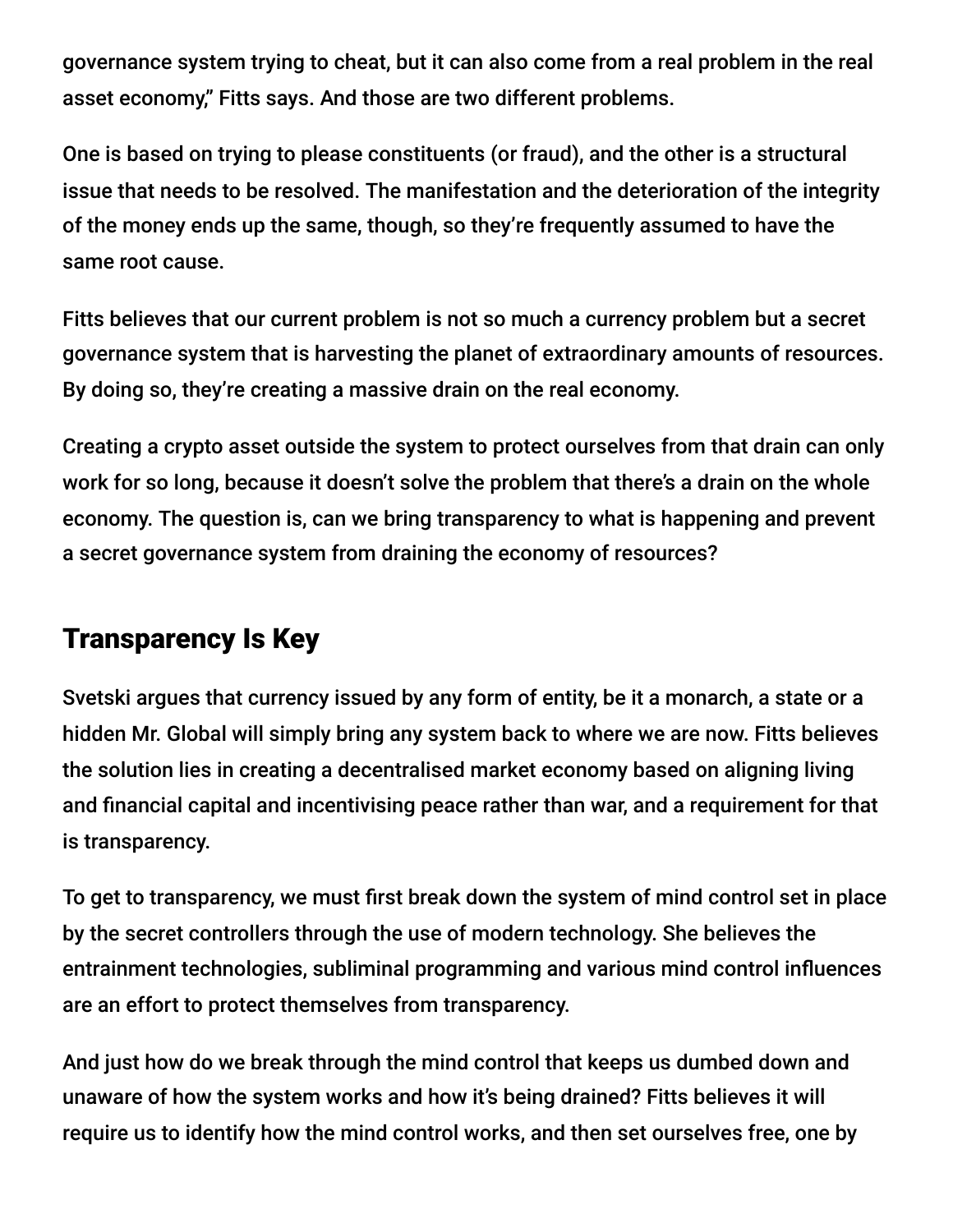one. "Control happens one person at a time. Financial harvesting happens one person at a time. And freedom happens one person at a time," she says. Svetski agrees, adding:

*"I did a post the other day on Twitter. It said, 'You're very hard to control when you're healthy. You're very hard to manipulate when you're clear. And you're very hard to influence when you're sovereign.' So I think we definitely agree in that case.*

*I think it's very difficult to control the minds of sovereign individuals because not only do they fundamentally have a disdain for what I call fiat authority, which is nonorganic authority, but they are interested in living as individuals, not as a component in some homogenous collective, which is basically how the world wants us to live at the moment, which is ridiculous."*

#### How to Foment Resilient Communities

But how do we inspire the others to follow suit and become sovereign individuals? First, we need a critical mass of sovereign individuals in a place. Fitts notes:

*"The currency needs to be in balance with the real assets — food, energy and shelter. Let's pretend for a second, to make this simple, we're doing a community currency. How do we get the food, energy and shelter sufficiently independent and resilient in that place so that the currency can function?*

*You'd need a critical mass of people who are willing to do that so that they could outwit what satellites are going to do to stop them. So, I'll just talk for myself because I can't talk for everybody, but I think if you see where Mr. Global wants to take the system, you would do anything [to not go along].*

*We are better dead than going to where Mr. Global intends to go. So that means there's nothing I will not do to stay out of Mr. Global's trap. It's clear you have to rebuild a healthy, responsible economy, and you can't do it one person at a time.*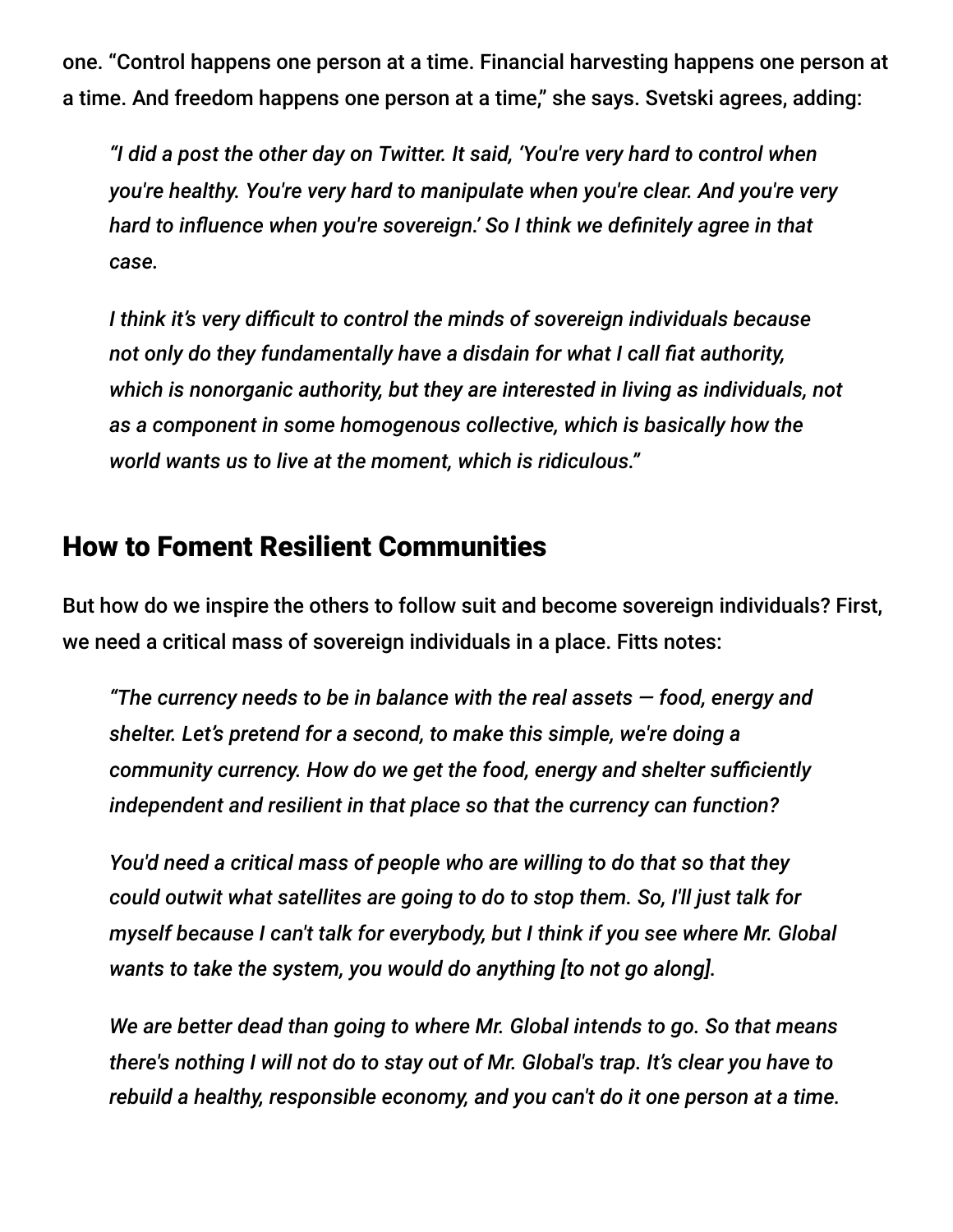*Occasionally you'll see a phenomenal person who can go do it themselves, but, generally, our civilization depends on cooperation and specialization community.*

*Ten percent of people are what I call Net Energy Plus; 80% are going to follow whoever's in charge, and then you've got 10% who are Net Energy Minus. The idea is that you keep the 10% Net Energy Minus in the corner, you get the 10% Net Energy Plus running things, and you get the 80% following them.*

*I think part of the key to a successful human society is that we have respect and love for all humans, but the Net Energy Minus has got to stay in the corner. When the 80% follow the 10% Net Energy Plus, the speed at which you can turn a company around [is tremendous]. It takes no time to turn it around, but you've got to get the 10% Minus in the corner. Put the 10% Plus in charge and it changes overnight.*

*The challenge that we have, and the problem I ran into when I was trying to do community development, is Mr. Global is great at finding the Net Energy Minus guys and having them do crazy things. So, the question is: How do we protect ourselves from that sabotage?*

*The Net Energy Minuses can be handled. The problem is handling them with Mr. Global's minions, who are very capable and very professional at recruiting them, managing them, financing them.*

*I grew up in a very poor neighborhood, and it didn't take long for Net Energy Plus people to find each other. Those leaders would just magically find each other, and they could control the neighborhood because if anybody misbehaved, they could cut off their money.*

*And then the government came in and made sure, whether by dealing the drugs or bringing in HUD subsidy, that they could subsidize the slugs. And then suddenly the Net Energy Plus people couldn't do slug management because they couldn't stop the drug dealing and HUD subsidies.*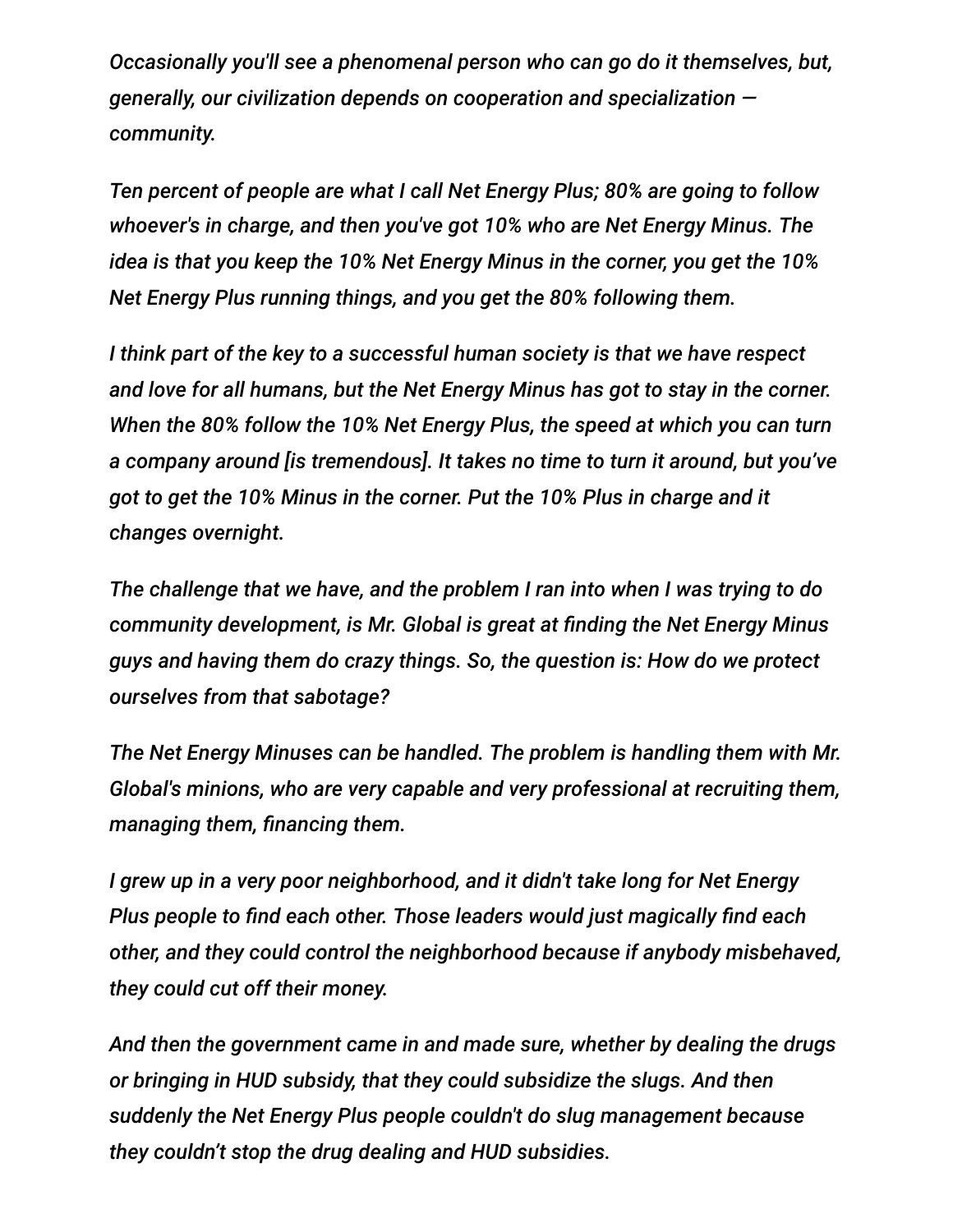*Predator evasion for not just ourselves but the whole community, whether it's a network or a place, is where I've never seen us excel, and that's where I'd like to see us excel ... Good governance has to emerge from a covenant which is codified in formal law, but is embraced in a culture which does the primary enforcement."*

In Svetski's model, the Net Energy Minus people are "the parasites, the jealous members of the masses or the failed remnants that instead of adding value to society try to extract whatever they can instead," and the Net Energy Pluses are leaders and entrepreneurs. He weighs in:

*"You mentioned, first of all, that transparency is important to counteract control. We need to build sovereign individuals in order to counteract mind control. We need to then take these sovereign individuals, enable them to build communities in order to become sovereign communities, such that they can better manage the delinquents and lead the 80% towards a better world.*

*You mentioned Mr. Global comes in like a wrecking ball and [destroys] it every single time, because that's what he's good at. He's a parasite. He just wants something for nothing, basically. 'You guys work and I'll benefit.'*

*That's the version of the world that Mr. Global lives in, which doesn't align with the physical laws of the universe. That's just not how reality works, although Mr. Global thinks we can somehow structure the world in that way so that we can suck from the productive people and get something for nothing. Unfortunately, that sends the world on a path to hell, which is where we are now."*

#### Why We Must Refuse Vaccine Passports

One solution that is very clear is that we must do everything in our power to resist vaccine passports and other forms of patent systems' control, as they are a foundational piece of the digital control grid being erected around us. Fitts explains: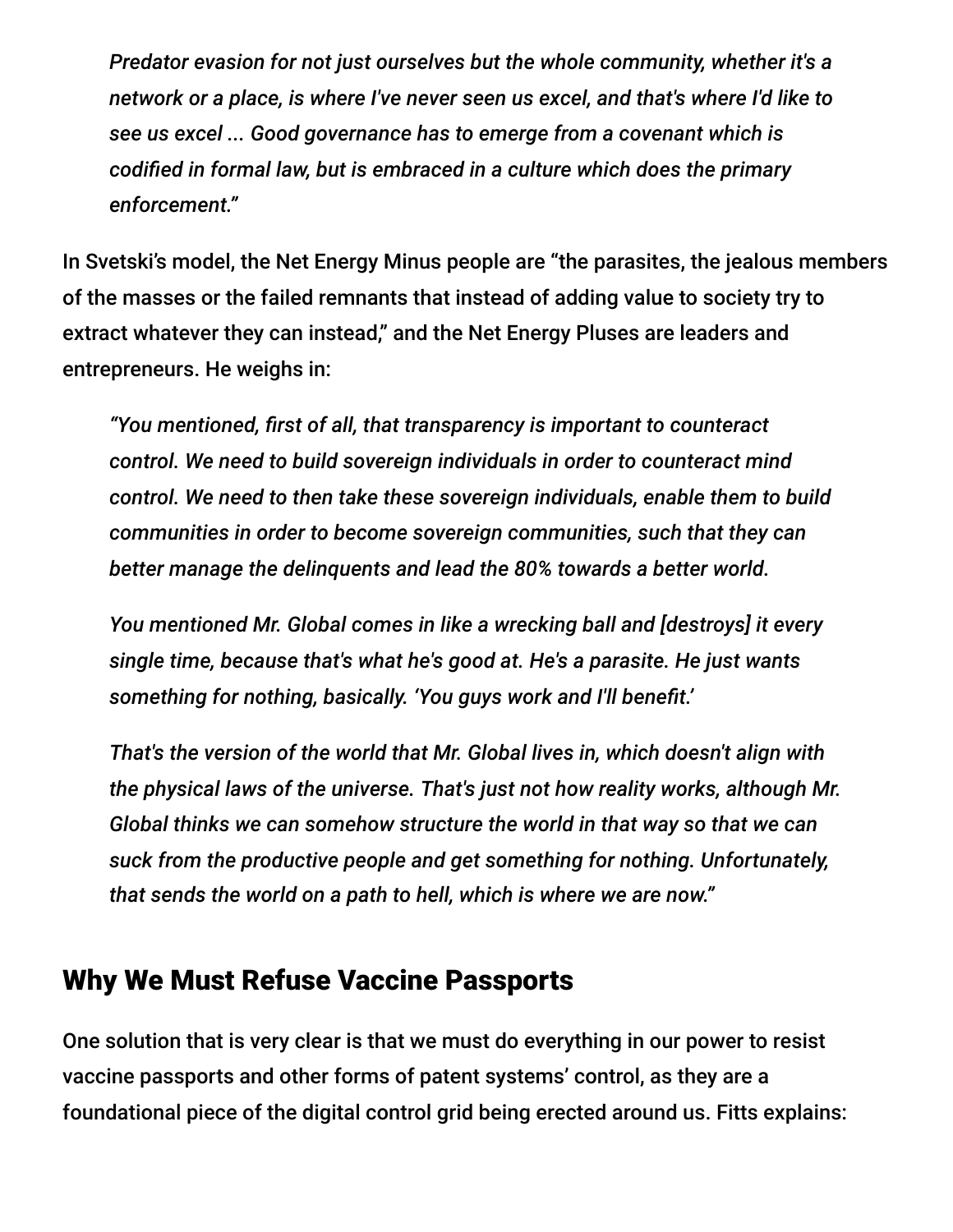*"I'm watching a control grid snap into place. The Russians and Americans have made announcements about regulating crypto. In the EU, they're trying to morph the vaccine passport and now they're calling it a 'private digital identity wallet,' and the tax authorities are adding biometrics.*

*So, you're watching the financial system getting closer and closer to building a control grid, but that control grid is not so much control of the technology, money or cryptos as controlling the people. And it works right now. For the last 30 years, it works like a covert social credit system, but it's invisible; it's covert.*

*The covert operation lines are integrated and connected, but it hasn't been made overt. And one of the reasons it hasn't been made overt is they haven't been able to bring the U.S. Constitutions down, although they're trying. But at some point, they're making enough progress with the vaccine passports and the QR codes, that they're going to start snapping this thing into place, and that to me is what has to be stopped."*

Svetski, on the other hand, believes an incorruptible money like Bitcoin can play a central role in preventing or circumventing this control grid, because if the globalists can control your finances, they can dictate your actions:

*"If your bank account is completely owned by me as an authority, and that same authority owns or controls what you say online ... and if you say something I don't like, and then I just turn off your money so then you can't travel anywhere, you can't eat, then I have the ultimate control over you ...*

*The most important part in the control grid is: If I can just turn off your money based on what you said, or who you hung around with, or who you're associated with, you have zero power as an individual. Zero. That's the holy grail of what they want. They want to introduce the CBDC, tie it to your vaccine passport, to your movement passport, and then it's game over."*

#### Reengineering Our Economy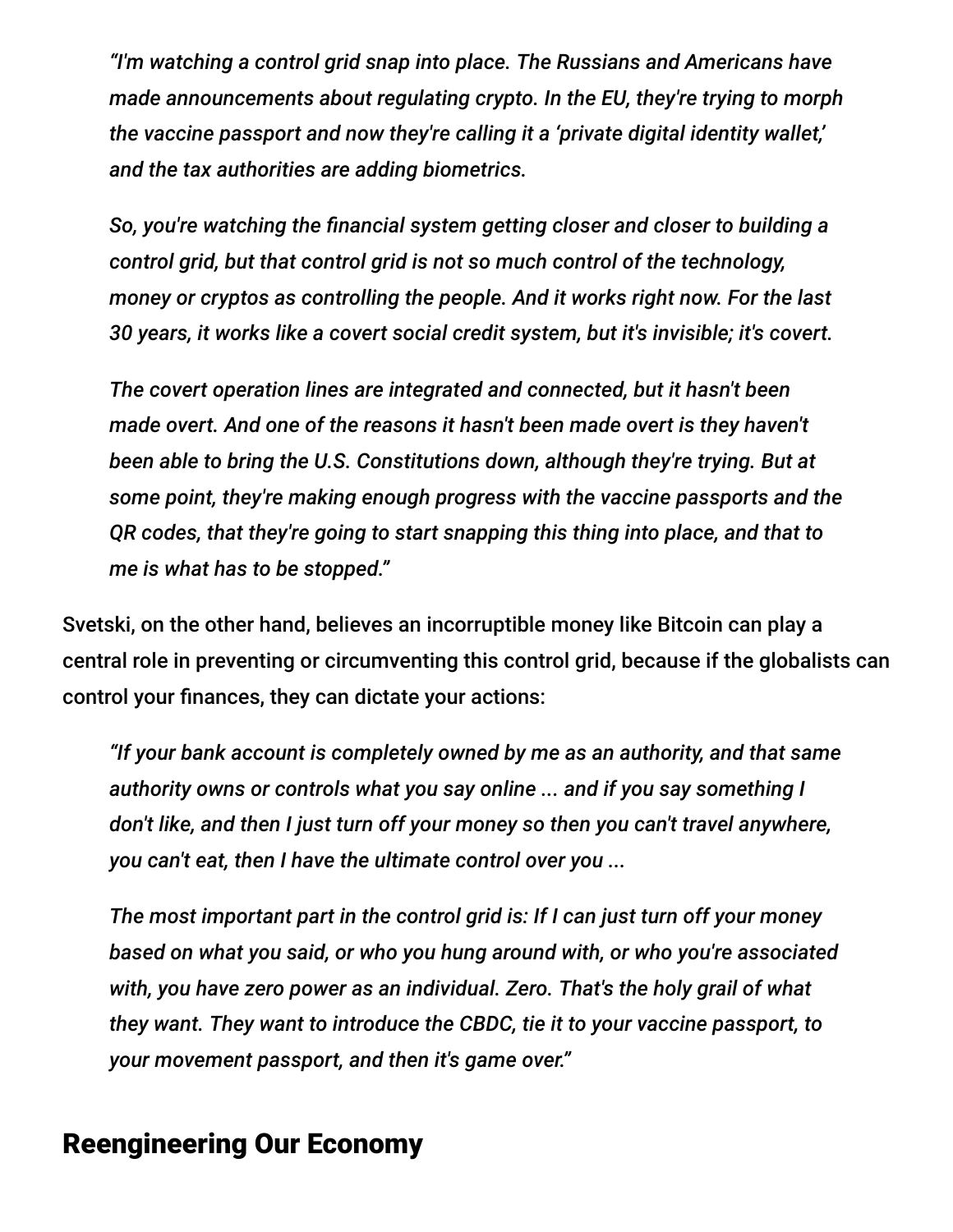Again, for all the details of this discussion, please listen to the interview in its entirety. In closing, Fitts argues that what we ultimately need is a complete reengineering of our economy into one that is built on health rather than disease, peace rather than war and transparency rather than secrecy, and the people must be in control of that economy. Economy built on disease, war and secrecy, controlled by a hidden cabal, is what leads us into a downward spiral in the first place.

*"We have an economy that has a negative return on investment,"* she says. *"But if you reengineer the financial system, you align living capital and financial capital, and you run the economy to build health, the speed at which we could start to generate fantastic amounts of wealth that could begin to deal with some of our liabilities and obligations is fantastic.*

*They see that opportunity, too. And if you see what they're moving to do, they're just moving to do it with a very different framework that you and I might use to do it. But the wealth is there to be created ...*

*My tactic has been to bring transparency and find out how to prototype decentralized economics that creates explosive new wealth. Where I keep falling down is I'm not able to get a critical mass of people to figure out how to protect themselves from the mind control and the sabotage ...*

*The challenge I've had with many people who are enthusiastic about Bitcoin and crypto is they don't see the control grid, and they don't see the danger of the control grid. And that results in them trying to talk individual and retail investors into doing things, oblivious to the dangers of the control grid."*

Svetski agrees about the roots of the problem, but he is still convinced Bitcoin is a central part of the answer:

*"The problem is waste. The problem is secrecy. The antidote is some sort of transparency, a covenant amongst people ... I'm extraordinarily enthusiastic about Bitcoin and I'm extraordinarily pessimistic about crypto.*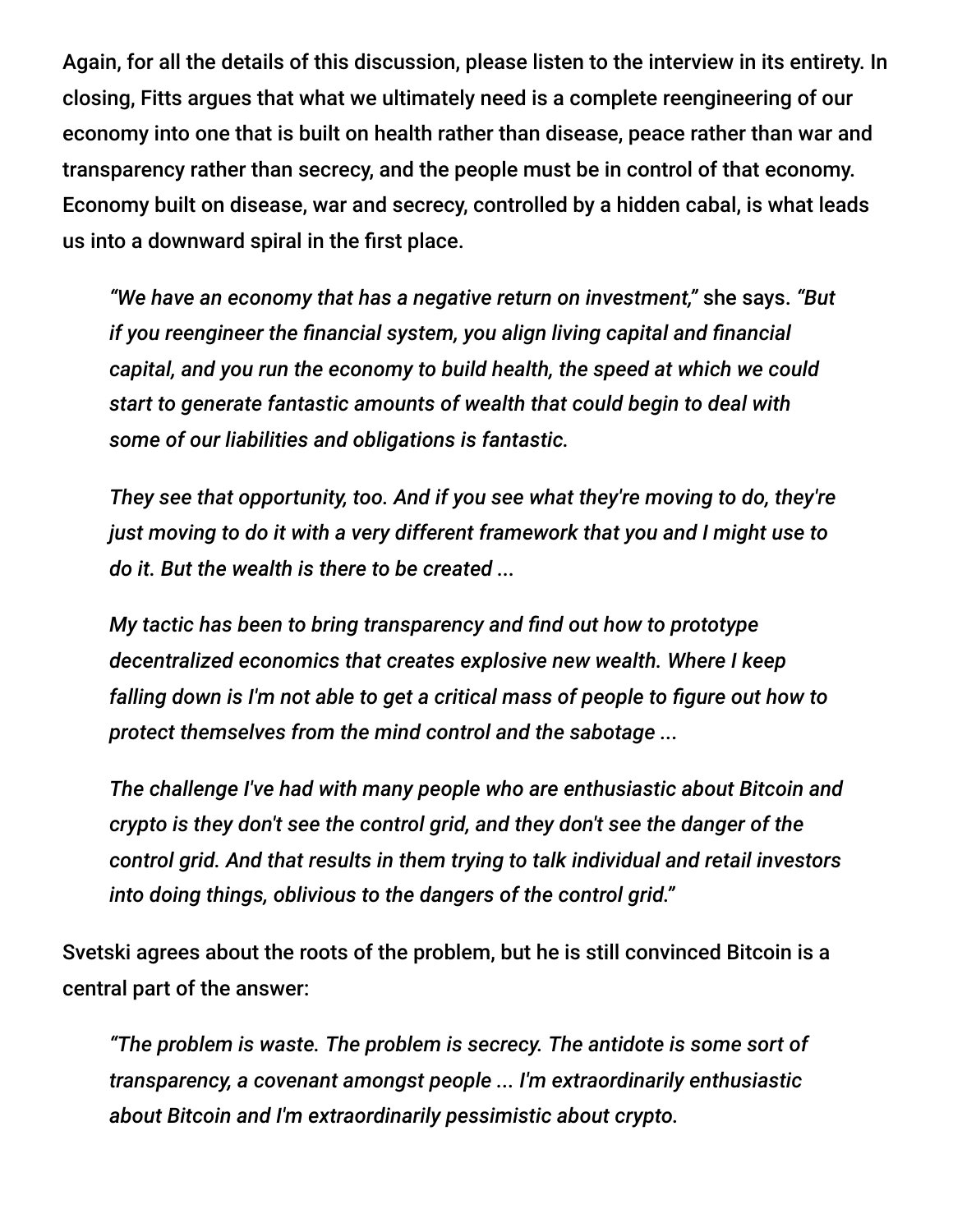*There is a universe of difference between the two for me. Crypto is exactly how we walk into the control group problem. Every single one of them is Mr. Global's attempt to discredit Bitcoin. Bitcoin is the only way to walk out of it. And I'll explain why.*

*Crypto is the most effective attack by Mr. Global on Bitcoin. All these monkeys running around screaming about crypto, all they're doing is they're walking right into the trap, which is the creation of a new currency that is controlled by a foundation, an institution, a group, a company, and creates a central point of leverage that Mr. Global can get access to.*

*And mark my words, I said this two years ago on a podcast and people thought I was crazy and it's happening right now with the World Economic Forum partnering with Ethereum Foundation.*

*I said, 'Ethereum is going to be the best way for globalists to enact the central bank digital currency because they're going to do it under the guise of innovation.' Every single coin other than Bitcoin is run or operated or issued or controlled by some single group. Bitcoin, on the other hand, is a constitution enforced by the individual. I'll explain it like this.*

*What makes Bitcoin special is that it's not a program, and it's not a technology. It is actually a set of rules, a constitution that we voluntarily opt into. When I'm a node operator of Bitcoin, for example, all I'm doing is I'm just running the software that is Bitcoin. And the software that is Bitcoin is just a series of rules: 21 million coins, divisible to eight decimal places, blocks every 10 minutes.*

*It's this set of transparent rules ... I can change the rules of Bitcoin if I want to. But what happens is that I'm immediately out of sync with everybody else, and I'm no longer on the Bitcoin network. I'm on something else. I'm on Bitcoin Aleks version, and then I have to convince everybody to move their economic mass, or their economic gravity off to me.*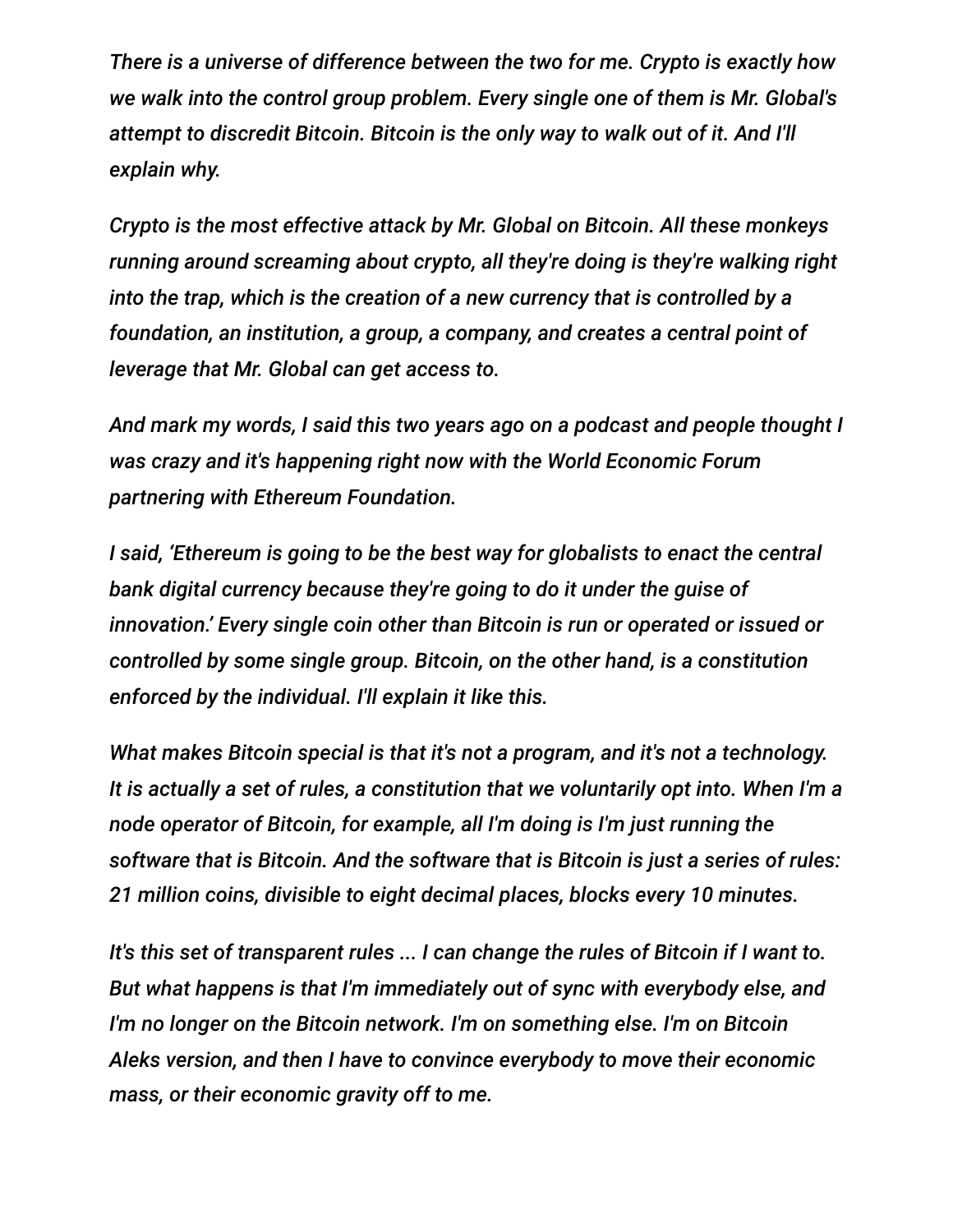*In doing that, I'm then going right back to the original problem that Bitcoin is solving, which is Bitcoin says, 'Hey, money is the tool that we use to encode time and energy. Let's place it outside of anybody's potential control. Let's put it with the laws of gravity, thermodynamics, the speed of light. None of us can control those. They apply equally to all of us. Let's place money in that realm, then let's go and do other stuff.'*

*Bitcoin is not digital. Bitcoin is information. This is another layer that I wanted to illuminate. I could take a Bitcoin transaction, and I could write it on a piece of paper. I could write it in emojis, and I could post it to the other side of the world. And you could then broadcast the transaction. The only thing that makes Bitcoin digital is that the internet is just a useful communication medium.*

*Bitcoin transcends that because Bitcoin is purely just math and information. That's all it is. Bitcoin is the law of large numbers being used to associate private and public keys in a way that the public key cannot be reversed. And the holder of the private key is the private property owner of the Bitcoin associated with that key."*

Fitts counters, "Right, but you still come back to the same problem I said about if the control grid controls people, no matter how perfect you can make something like Bitcoin, it's simply not enough." Svetski replies:

*"It's not enough on its own, but it's the one thing that makes 99% of the difference. Because what it does is it does a couple of things simultaneously. No. 1, it gives us some money. I call Bitcoin free banking in gold in information form that anyone can run on a \$100 piece of hardware at home.*

*Picture a world in which every bank is just a \$100 node operating at home, running the Bitcoin network. And every single one of those nodes around the world are in sync."*

Fitts notes, "Right, but you need those people who can maintain themselves outside of the control grid. And they need to have the real assets to be able to do that and do that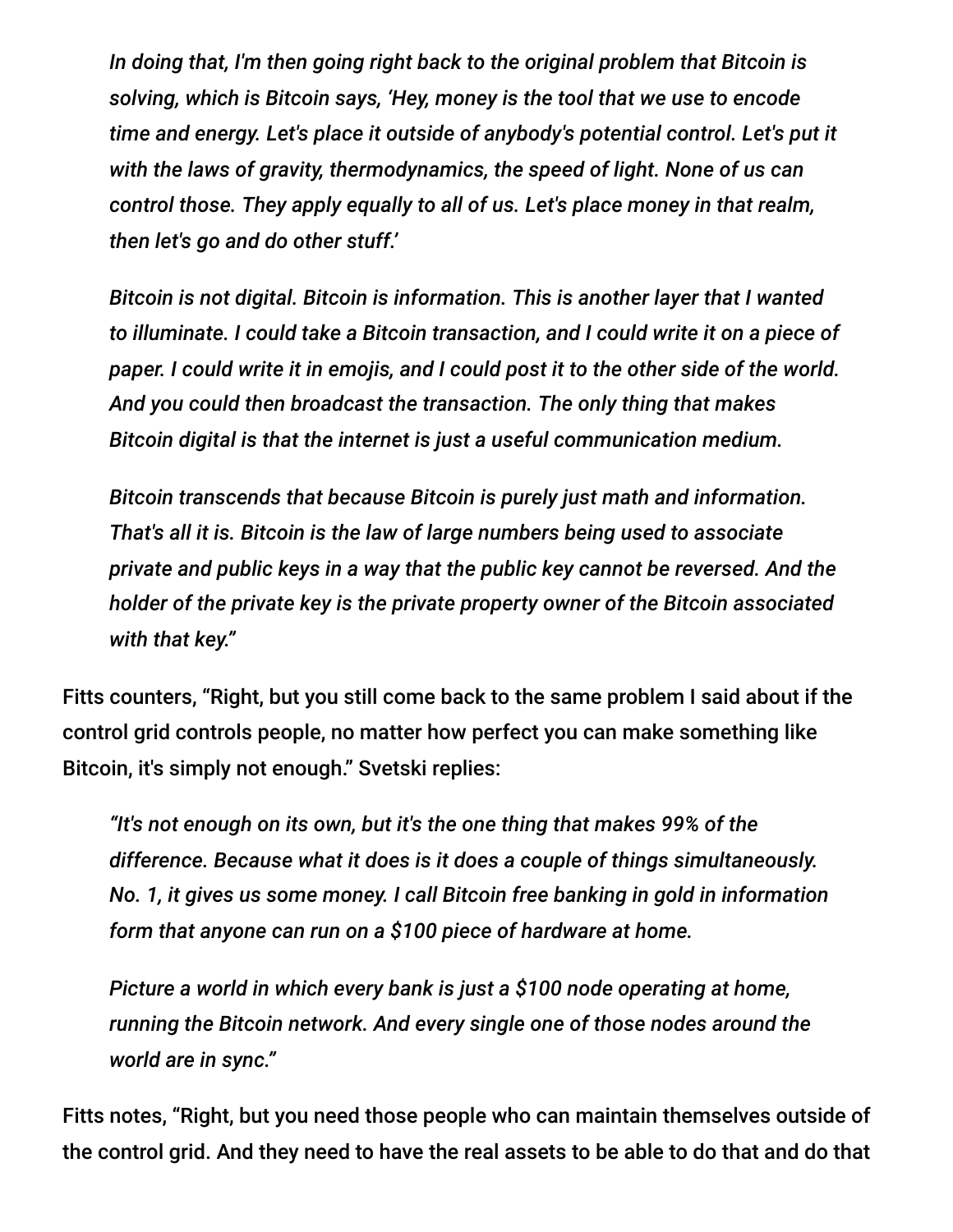together." Svetski replies:

*"Totally, and this is why we need something like Bitcoin, because what it does is in its appreciation, it gives us the economic means to acquire the real assets; energy and food. Primarily, they're the two that we need in order to start to make ourselves sovereign across every other dimension.*

*Bitcoin's kind of the linchpin. If you can't do that, you'll never catch up to the other ones. But in doing so, we have the economic capacity to do so, and simultaneously. And this is where Bitcoin is simultaneously a defense mechanism and an attack mechanism.*

*Every dollar you put into Bitcoin is a dollar that is not in the existing system. And what happens is it starts to create a drain on the existing globalist form of money, which is predicated on the capacity of an institution to control it."*

Fitts disagrees, saying that's not what she's seen happening. What she's noticed is that someone, likely the central bankers themselves, "primed the pump on Bitcoin," basically, someone invested heavily into it to drive up the price. Where did that money come from? According to Svetski, the money came from millions of regular people who decided to swap their fiat currency for Bitcoin.

Fitts, however, is convinced that someone is artificially pumping up Bitcoin. She believes the central bankers or their owners are pumping Bitcoin in order to prototype options for their control grid and to attract retail investors into digital assets out of precious metals and real assets, making it easier and cheaper to establish centralized monopolies of real assets.

At the end of the day, it's up to you to decide how you feel about Bitcoin. It certainly has strengths, but Fitts makes a good argument for understanding the control mechanisms and the risks of an all-digital financial system. Again, for more, please listen to the whole interview, as I've only skimmed over some of the highlights in this article. You can follow more of Svetski's work at: